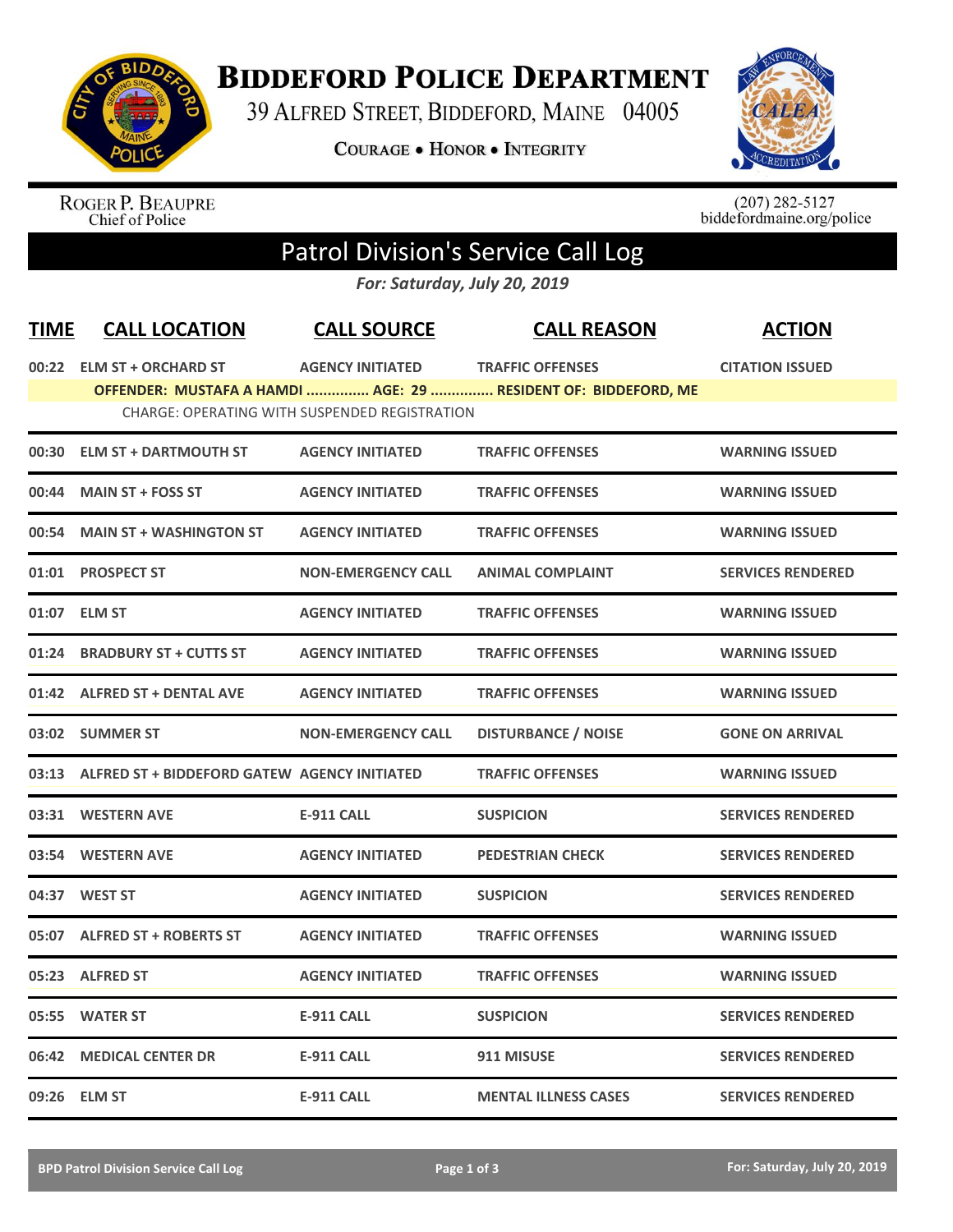| <b>TIME</b> | <b>CALL LOCATION</b>           | <b>CALL SOURCE</b>        | <b>CALL REASON</b>                             | <b>ACTION</b>                |
|-------------|--------------------------------|---------------------------|------------------------------------------------|------------------------------|
|             | 09:31 MARIAL AVE               | <b>NON-EMERGENCY CALL</b> | <b>ANIMAL COMPLAINT</b>                        | <b>SERVICES RENDERED</b>     |
|             | 09:52 PIKE ST                  | <b>NON-EMERGENCY CALL</b> | <b>ARTICLES LOST/FOUND</b>                     | <b>SERVICES RENDERED</b>     |
|             | <b>10:13 FORTUNES ROCKS RD</b> | <b>NON-EMERGENCY CALL</b> | <b>PARKING COMPLAINT</b>                       | <b>VSAC ISSUED</b>           |
|             | 11:16 LINCOLN ST               | <b>E-911 CALL</b>         | 911 MISUSE                                     | <b>NO ACTION REQUIRED</b>    |
|             | 11:21    FOSS ST               | <b>NON-EMERGENCY CALL</b> | <b>SUSPICION</b>                               | <b>SERVICES RENDERED</b>     |
|             | 11:28 SUMMER ST                | <b>AGENCY INITIATED</b>   | <b>ANIMAL COMPLAINT</b>                        | <b>SERVICES RENDERED</b>     |
|             | 11:53 LINCOLN ST               | <b>E-911 CALL</b>         | 911 MISUSE                                     | <b>REFERRED OTHER AGENCY</b> |
| 12:01       | <b>FREEMAN ST</b>              | <b>NON-EMERGENCY CALL</b> | <b>PARKING COMPLAINT</b>                       | <b>SERVICES RENDERED</b>     |
|             | 12:10 JEFFERSON ST             | <b>NON-EMERGENCY CALL</b> | <b>DOMESTIC COMPLAINTS</b>                     | <b>REPORT TAKEN</b>          |
|             | 12:19 ANDREWS RD               | <b>NON-EMERGENCY CALL</b> | <b>TRESPASSING</b>                             | <b>GONE ON ARRIVAL</b>       |
|             | 12:50 ANDREWS RD               | <b>E-911 CALL</b>         | 911 MISUSE                                     | <b>SERVICES RENDERED</b>     |
|             | 12:57 ALFRED ST                | <b>NON-EMERGENCY CALL</b> | <b>COURT ORDERED CHECK IN</b>                  | <b>SERVICES RENDERED</b>     |
| 14:00       | <b>CUTTS ST</b>                | <b>E-911 CALL</b>         | ATTEMPTED/THREATENED SUICIDE SERVICES RENDERED |                              |
| 14:12       | <b>MAIN ST</b>                 | <b>E-911 CALL</b>         | <b>DISTURBANCE / NOISE</b>                     | <b>TRANSPORT TO HOSPITAL</b> |
| 14:36       | <b>PROSPECT ST + WINTER ST</b> | <b>WALK-IN AT STATION</b> | <b>SUSPICION</b>                               | <b>SERVICES RENDERED</b>     |
| 15:11       | <b>BEACH HOUSE LN</b>          | <b>AGENCY INITIATED</b>   | <b>SUSPICION</b>                               | <b>SERVICES RENDERED</b>     |
|             | 15:16 ALFRED ST                | <b>NON-EMERGENCY CALL</b> | <b>DISABLED VEHICLE</b>                        | <b>SERVICES RENDERED</b>     |
|             | 15:23 MAIN ST                  | <b>E-911 CALL</b>         | 911 MISUSE                                     | <b>SERVICES RENDERED</b>     |
|             | 15:27 BEACH HOUSE LN           | <b>AGENCY INITIATED</b>   | <b>ALL OTHER</b>                               | <b>NEGATIVE CONTACT</b>      |
|             | 15:29 GRANITE ST               | E-911 CALL                | 911 MISUSE                                     | <b>SERVICES RENDERED</b>     |
|             | <b>16:02 CHANNEL COVE LN</b>   | E-911 CALL                | 911 MISUSE                                     | <b>WARNING ISSUED</b>        |
|             | 16:03 ALFRED ST + UNION ST     | <b>AGENCY INITIATED</b>   | <b>TRAFFIC OFFENSES</b>                        | <b>WARNING ISSUED</b>        |
|             | 16:06 MAIN ST                  | <b>AGENCY INITIATED</b>   | <b>SUSPICION</b>                               | <b>REPORT TAKEN</b>          |
|             | <b>16:18 BOULDER WAY</b>       | <b>AGENCY INITIATED</b>   | <b>PAPERWORK</b>                               | <b>PAPERWORK SERVED</b>      |
|             | 16:53 HILL ST                  | <b>AGENCY INITIATED</b>   | <b>PAPERWORK</b>                               | <b>PAPERWORK NOT SERVED</b>  |
|             | 17:27 MARINER WAY              | E-911 CALL                | 911 MISUSE                                     | <b>NEGATIVE CONTACT</b>      |